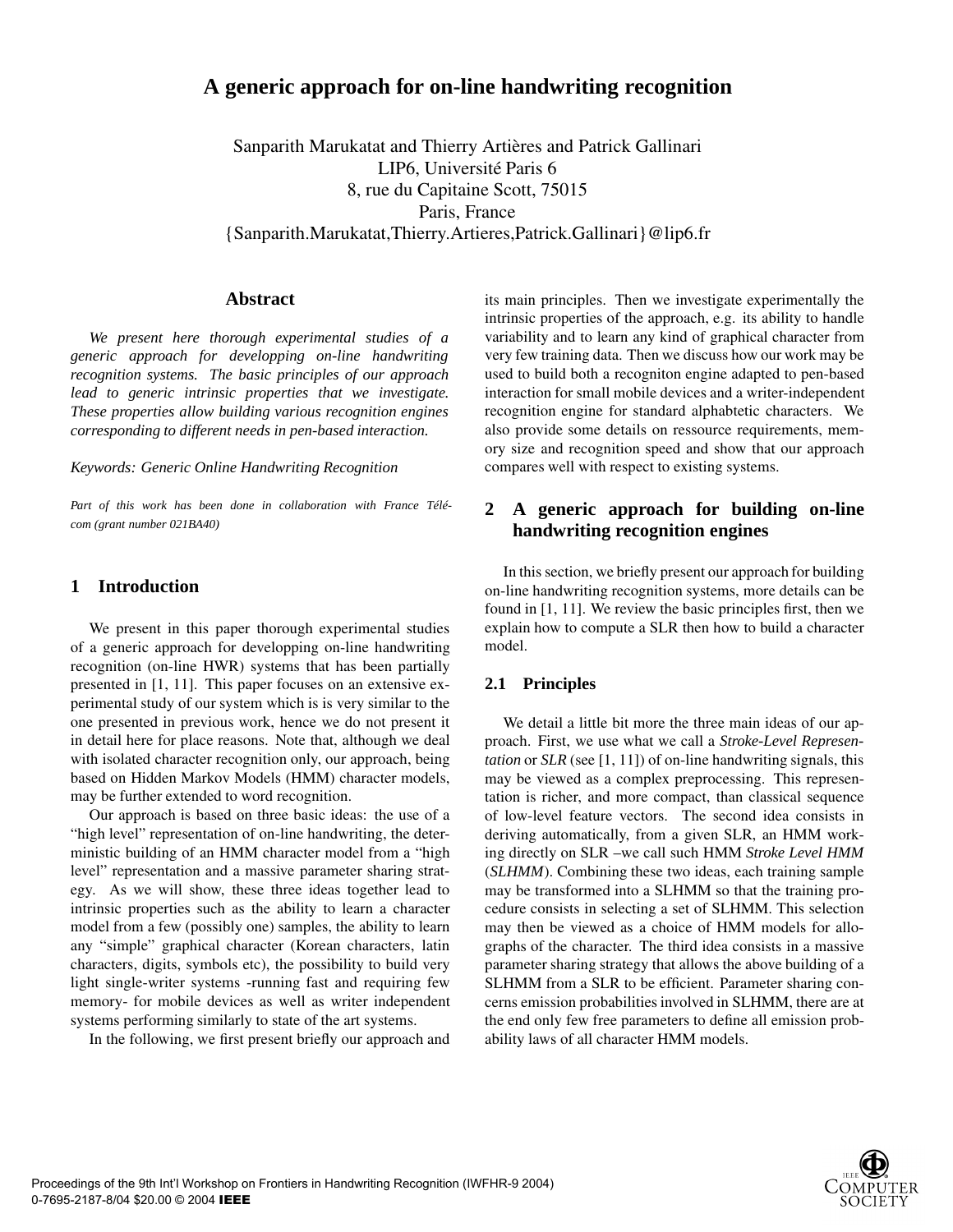

**Figure 1. The set of 36 elementary strokes (noted** Σ **hereafter) used to describe the shape of handwriting signals.**

A recognition engine consists in a cascade of two HMM systems. The first system is used to preprocess an input signal (that has been smoothed, resized and spatially resampled) and to compute its SLR (§2.2). This SLR is then input to the second system (§2.3) which is the real recognition engine and consists in Markovian character models.

### **2.2 SLR extraction**

Basically a SLR  $R$  is a sequential representation of the original signal, it consists in three components  $(S, D, RS)$ with  $S$  the shape component,  $D$  the size component and  $RS$ the spatial component. The sequence  $S$  is composed of  $N$ elementary strokes, i.e.  $S = s_1, \ldots, s_N$  where  $s_i$  is one of the 36 elementary strokes of a disctionary  $\Sigma$  of stroke shapes (see figure 1). The sequence  $D$  is also composed of  $N$  elements, i.e.  $D = d_1, \ldots, d_N$  where  $d_i$  is the relative size of the stroke  $s_i$ . The last component  $RS = rs_1, \ldots, rs_N$  is the spatial relations between each stroke s*<sup>i</sup>* and its predecessing strokes.

To obtain these three components, we consider an HMM whose states correrspond to the elementary strokes in  $\Sigma$ . The state emission probability distributions are implemented through trajectory models. A Viterbi algorithm is used to segment the original signal into a sequence of elementary strokes in this segmental HMM. The two other components are then extracted from this optimal segmentation.

#### **2.3 Recognition Engine**

The design of the recognition engine is based on the idea that an HMM operating on SLR (a SLHMM) may be completely defined (emission probabilities and topology) from a given SLR. Based on a SLR  $\mathcal{R} = (S, D, RS)$  with S a sequence of N elementary strokes, we build a Left-Right HMM  $\lambda_{\mathcal{R}}$  with N states. Each state of  $\lambda_{\mathcal{R}}$  is associated with an elementary shape  $s_i$ , a duration  $d_i$  and spatial relation  $rs_i$ .

As in [11], the parameters of emission probability laws, defined over  $\Sigma$ , are shared among all state in all SLHMM of the system. For example, if two states  $e_i$  and  $e_j$  (not necessarily in the same SLHMM) are associated to the same elementary shape s of  $\Sigma$ , then  $\forall s' \in \Sigma$ ,  $p(s'|e_i) = p(s'|e_j) =$  $p(s'|s)$ . This parameter sharing strategy is also applied to the duration and the spatial component modeling. This strategy allows reducing significantly the number of free parameters in the system. Such an heuristic building of SLHMM allows defining, from a SLR R, a SLHMM  $\lambda_{\mathcal{R}}$  that handles small variability around the SLR it is based on. This means that  $\lambda_{\mathcal{R}}$ gives high likelihoods for SLR very close to  $R$  only. Therefore the modeling ability of such SLHMM is quite limited. To build character models able to handle much more variability (including allographs) we consider character models that are mixture of SLHMM. The model for character  $c$  is a mixture of SLHMM, denoted by M*c*, and the probability of observing a SLR  $\mathcal{R}'$  is given by :

$$
p(\mathcal{R}'|M_c) = \sum_{k=1}^{K_c} p(\mathcal{R}'|\lambda_{c,k}) p(\lambda_{c,k})
$$
 (1)

where  $K_c$  is the number of SLHMM in the mixture (it is called the model size in the following),  $\lambda_{c,k}$  is the kth **SLHMM** of the character c and  $p(\lambda_{c,k})$  is its prior. Hence, such models may take into account the variability (intra and inter character as well as intra and inter writer) by increasing the size of character models. This number is an hyperparameter that allows to easily choose the tradeoff between the modeling power of character models and the recognition system complexity. For writer-independent tasks, model size of about 20 to 50 are required to reach good performances whereas for writer-dependent systems a model size equal to 5 is most often enough. The training procedure for a character model consists in selecting a set of SLHMM (among the set of SLHMM built from SLR of training samples) which best represent this character. This is done with a K-means like clustering algorithm in SLHMM space, using a distance between SLHMM.

## **3 Experiments**

We have conducted many experiments in order to deeply investigate the properties of our approach. We first present the databases used in our experiments, then we investigate basic properties of our approach. Next, we discuss the feasibility of building two very different recognition engines with our approach: a writer-independent system for classical latin character recognition and a writer-dependent system for small mobile devices able to learn fastly any graphical character. The main problem for the writer-independent system is variability handling while the problems for the writer-dependent system are limited training set size and handling of any graphical character. At last, we compare our system to other recognition engines in terms of computational ressources required.

#### **3.1 Databases**

## **3.1.1 Digits, Lowercase and Uppercase Letters (UNIPEN database)**

The UNIPEN database [6] is a standard benchmark to evaluate on-line HWR system. In this work, we use part of the

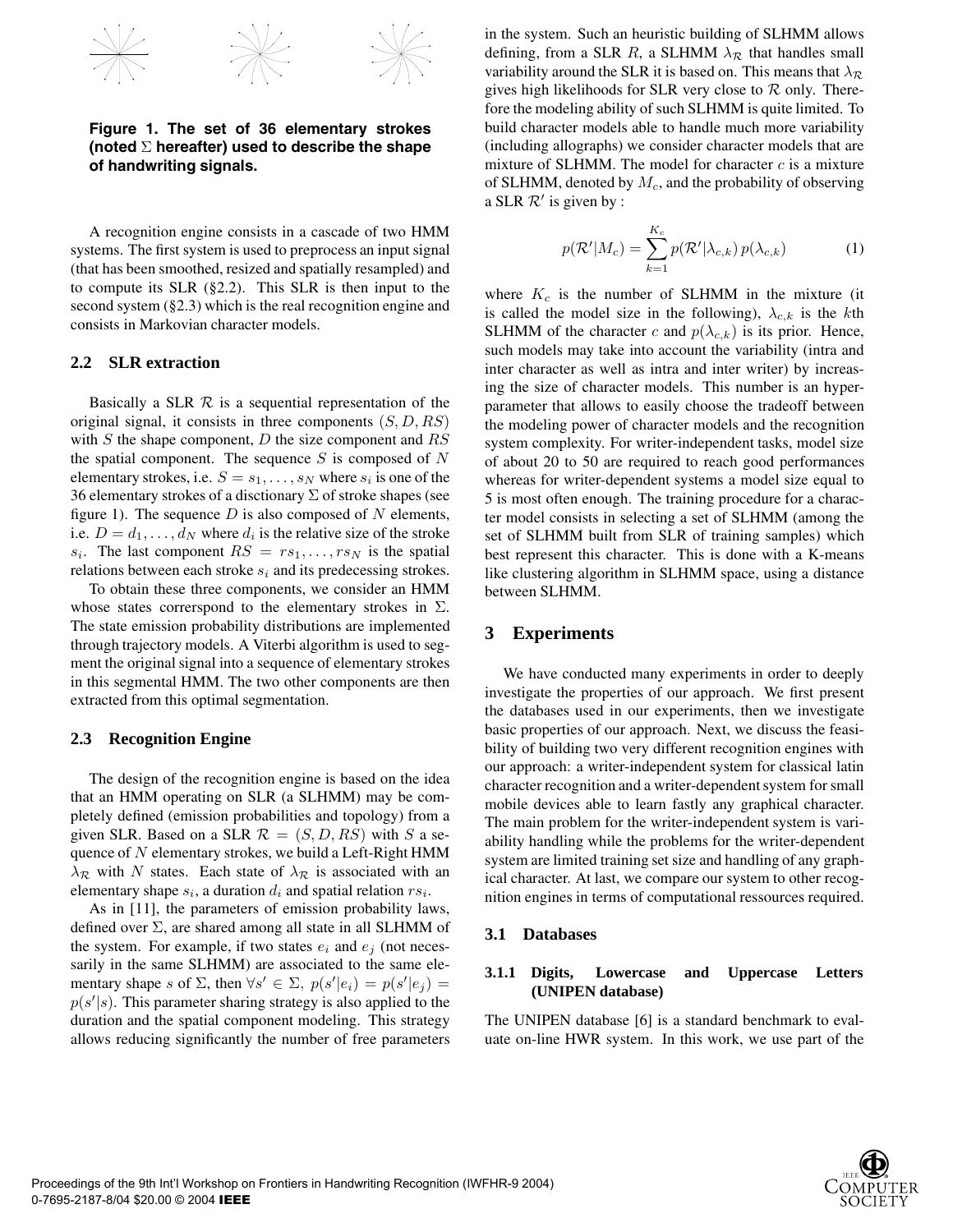

**Figure 2.** Variability and complexity of Korean characters: two different writing styles for the same character (a) and (b); three characters with similar writing styles (c), (d) and (e).



**Figure 3.** Miscellaneous symbols of LIP6 database.

database (version R01/V06) containing isolated digits, uppercase and lowercase letters (directories 1a, 1b and 1c). This part of the database contains signals from more than 200 writers with 15719 digits (resp. 22683 uppercase and 59691 lowercase letters) in the whole.

#### **3.1.2 Digits and Korean characters (KAIST database)**

The KAIST database<sup>1</sup> contains on-line handwriting signals from Korean highschool students. In this work, we use part of the database correspnding to isolated digits and Korean characters from about 20 writers.

The recognition of these Korean characters is difficult since a character is usually written with several pen lifts, with or without ligatures and each natural stroke (the drawing between two pen lifts) may be quite complex. In addition, the spatial disposition of strokes may be very important to distinguish some characters. Figure 2 illustrates such a difficulty: the figures (a) and (b) show two writing styles of the same character while figures (c), (d) and (e) show three similar writings for three different characters. In our experiments, we use 19 distinct characters, those characters for which enough samples are available for testing in writer-dependent context.

#### **3.1.3 Miscellaneous Symbols (LIP6 database)**

We also considered a set of miscellaneous symbols, written by people in our laboratory, as shown in figure 3. These symbols are used to evaluate more deeply of our system properties (with respect to spatial information handling) since some of these symbols share the same shape and can be distinguished by the spatial positions of their components only. There are 32 symbols. It should be noted that some of these symbols are not standard; a consequence is that the drawings for these latter symbols are rather variable, e.g. strokes are not always written in the same order. There are 60 samples for each symbol written by three writers.



**Figure 4.** Recognition results for varibility in the drawing (a) and inter-writer variability (b).

## **3.2 Intrinsic properties of our approach**

The objective of this subsection is to investigate the behavior of our systems in different settings concerning the writing style variability, the inter-writer variability and the training set size.

#### **3.2.1 Variability in the drawing**

These first experiments investigate writing complexity handling through character recognition results for character of various complexities in single writer mode only. As the database for each writer is limited, we considered two-fold cross-validation for each writer and averaged results. In these experiments, we consider only characters and writers for whom we have at least 10 samples. This represents 14 writers for digits (from UNIPEN and KAIST database), 5 writers for lowercase letters, 7 writers for uppercase letters, 5 writers for Korean characters and 3 writers for misc. symbols. The results are compiled in figure 4 (a). It is not straightforward to compare all these accuracies since these do not correspond to a same number of writers and characters. The main point is the systematic increasing of accuracies when the model size increases, and that in any case recognition rate of 95% may be achieved, whatever the characters.

<sup>1</sup>http://ai.kaist.ac.kr/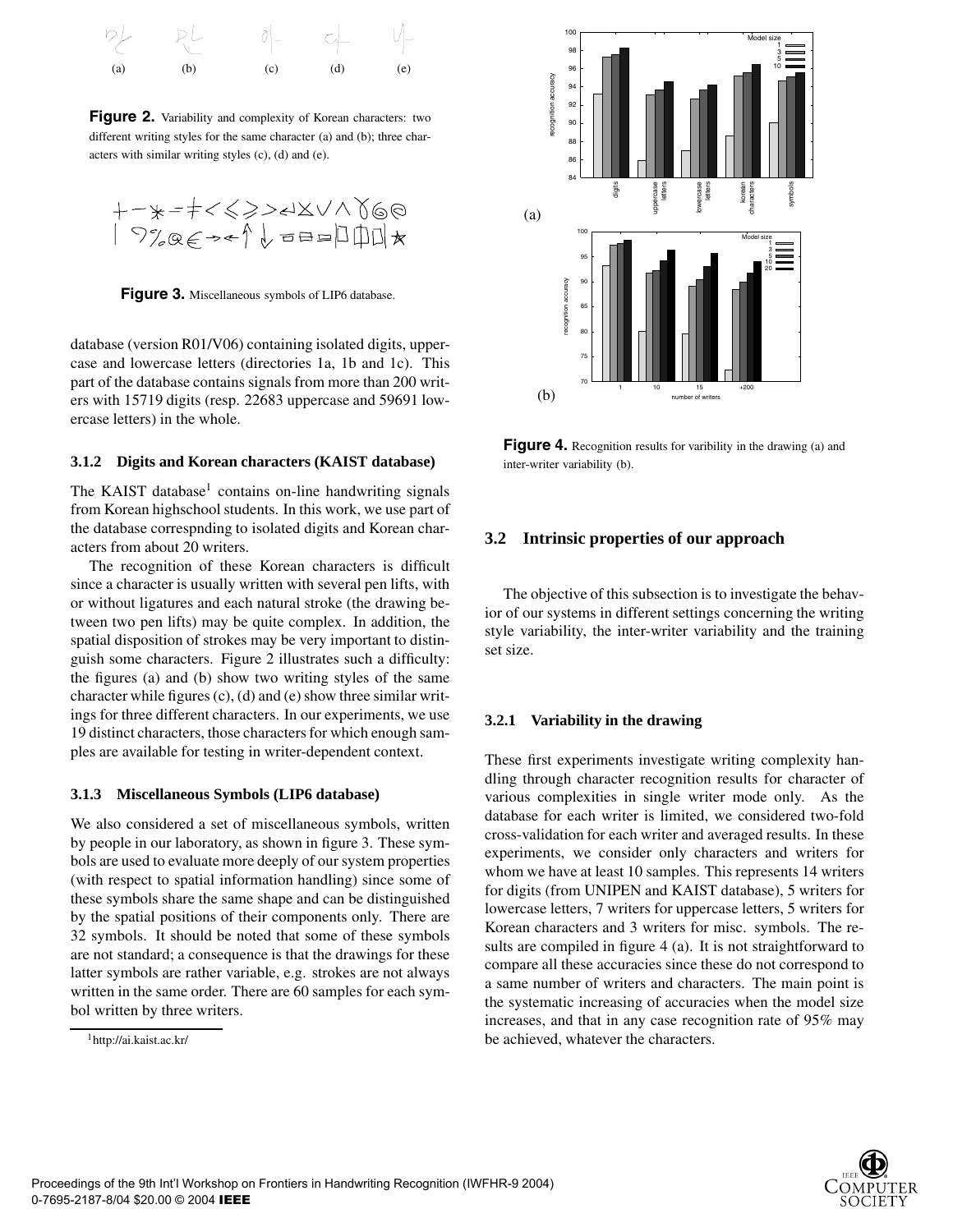## **3.2.2 Writer variability**

In order to study the behavior of our approach with writer variability, we conducted experiments with the digits from the UNIPEN database with different numbers of writers. Figure 4 (b) shows recognition rates for single writer experiments as well as for writer-dependent experiment with 10, 15 and more than 200 writers. For each experiment, results are given for different character model sizes. One may see that for a given model size, recognition rates naturally decreases when the number of writers increases (the recognition task become more difficult). But here again increasing model size allows taking into account the increased variability and reaching high accuracies (up to 94%), even with more than 200 writers.

These results suggest that the model size is a simple mecanism for controling the recognition system quality. Adapting the system complexity as a function of desired accuracy may also be done by choosing adapted model size. As we will see in the following (§3.3), recognition accuracy may still be improved by using a larger system.

### **3.2.3 Training set size**

In this subsection, we are concerned with the performance of systems with limited training set size. Since a character model is based on SLHMM that are built from training samples, one can build a new character model from one training sample. To highlight this property, we have conducted experiments in single writer mode, using simple characters (digits) as well as complex characters (Korean characters) from the KAIST database, by varying the training set size and for various model sizes. Again, to avoid the bias due to the training set size, we performed cross-validations and averaged results.

Figures 5 (a) and (b) show average accuracies as a function of the training set size per character and for a few maximum model sizes. From these results, one may see that accuracies of 75% to 84% are reached with only one training sample per character and that higher recognition rates (up to 95%) may be reached with only 10 training samples per character.

### **3.3 Design of recognition systems**

The above experiments have shown some main properties of our approach which may be useful in the design of recognition systems adapted to different contexts. We show now how our approach may be used to build two very different engines.

### **3.3.1 Pen-based interacttion for small mobile devices**

The results in the previous sections have shown that our approach allows building single-writer recognition systems with high accuracies (figure 4 (a)) for various graphical characters. Furthermorte, high performances were reached using only very limited training material. Together, these two comments mean that a user could easily use the recognition engine



**Figure 5.** Recognition accuracies in single writer experiments for various model sizes and training set sizes: for digits (a) and Korean characters (b).

to recognize his own symbols but also abreviations or command gestures, the only requirement is to provide a few training samples per character or symbol to learn. This makes the personalization of the recognition engine very easy and powerful, which is an essentiel property for pen-based computer as pointed out by computer-Human Interaction (CHI) studies [10]. Finally, we will see in the following (§3.4) that the computational ressources required for a single-writer recognition engine are very limited. For a 26 charaters recognizer, the system requires a few hundred Kilo bytes (model size about 5) and allows recognizing a few hundred characters per second on a standard pentium III 500 MHz machine. Therefore this kind of system could be reasonnably implement on small mobile devices which limited computational ressources.

## **3.3.2 Writer-independent system for standard characters**

In this subsection we show that the same approach may be used to build a writer-independent system for standard characters. In order to compare with other recognition systems, we used signals from the UNIPEN database. As usual, the writer-independent context is splitted in two sub-tasks: multiwriter and writer-independent recognition. Table 1 compares recognition accuracies of our systems with various model sizes to some existing recognition systems. Results are given for different sizes of the training set size, given as a percentage of the whole database. From these results, one may see that our approach allows to reach (with big model size) comparable recognition rates to best systems, for multi as well as

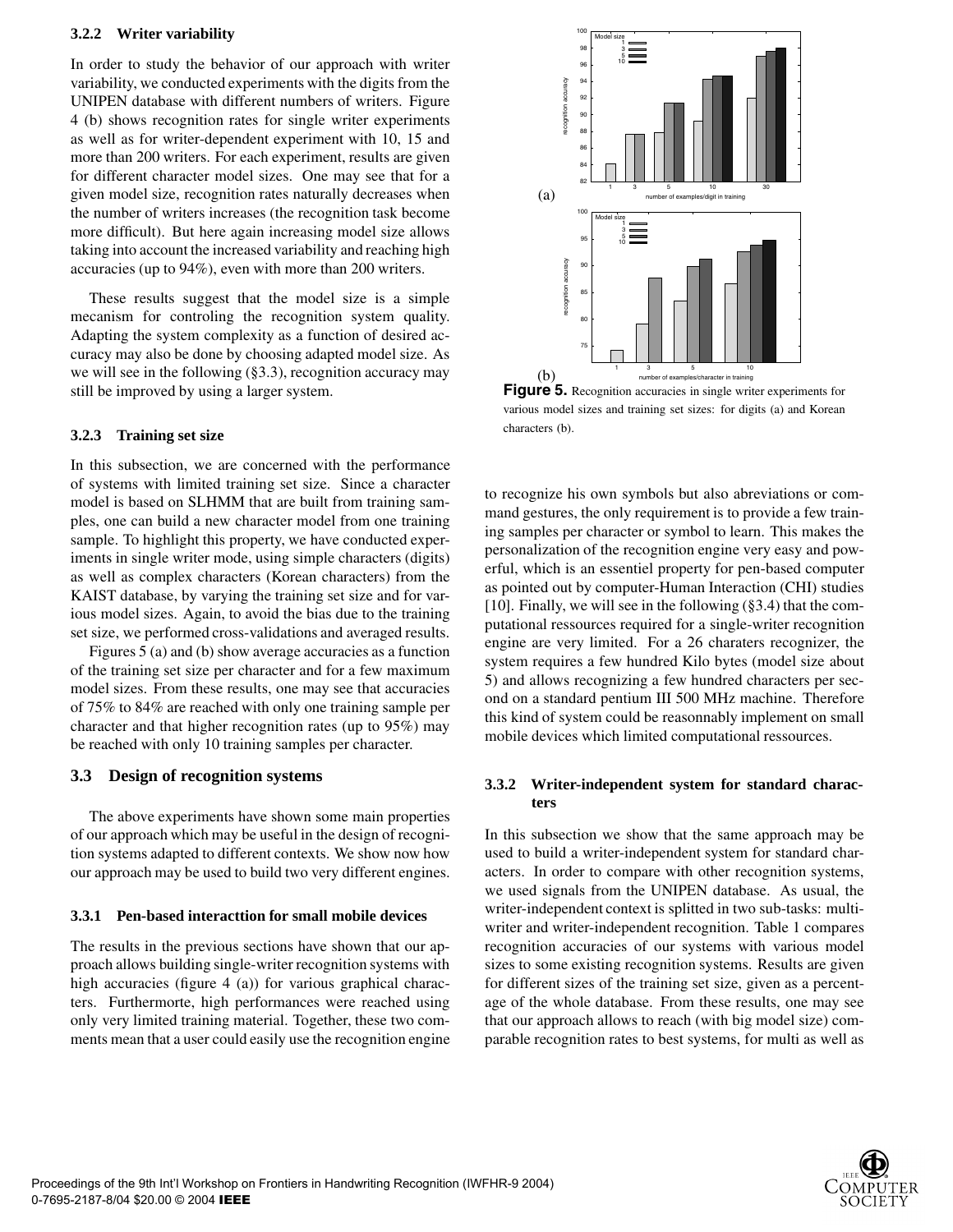writer-independent recognition tasks. Moreover, in this table we also present a recognition result named 1-nn where we use a 1-nn like classifier with the likelihood (equation 1) as distance. This scheme corresponds to a bigger system but allows to reach even higher accuracies. We may also remark that with very limited training set (i.e. 5% of database), we can already obtain good results.

## **3.4 Complexity issues**

All the results up to now demonstrate the ability of our approach to perform similarly to state of the art systems for standard benchmarks but also the ability to develop very different recognition engines able for example to learn quickly. In this section, we show that our systems exhibit another important property –they are economic in terms of memory requirement as well as in terms of computational complexity. We compare in the following our systems to existing systems cited above in the discussion and tables.

### **3.4.1 Memory requirement**

SVM based systems, e.g. [4, 15], require a large amount of memory to store support vectors. In [4], about 100 support vectors per character are needed to reach results of Table 1; according to the authors, this corresponds to 17.5 Megabytes (Mb) for 26 lowercase letters and 6.7 Mb for 10 digits. Other systems, such as [15] requires 21 Mb to store all support vectors for 26 uppercase letters. The sn-tuple [13] is in theory even more memory demanding. Nevertheless, by limiting the storage to the really observed tuple in the training set, the author reduced the memory requirement to about 19.3 Mb for digit recognition task. In comparison, our systems require much less memory. To give an idea, the storage of *all* SLR corresponding to the digit of the UNIPEN database (15719 examples) requires less than 8.2 Mb (the size of a SLHMM being roughly the same as a SLR). A recognition engine for 26 letters requires about 130 Kb for a model size equal to 5, about 500 Kb for a model size equal to 20 and 1 Mb for a model size equal to 50.

### **3.4.2 Recognition speed**

The table 2 compares recognition speed (number of recognized characters per second) for some systems cited in the table 1 (Machines used for tests are detailed). One may see here that our systems are really fast comparing to most other systems especially prototype-based system such as [15].

## **4 Conclusions**

We provided various experimental results in order to investigate the properties of our approach for on-line HWR. We have shown that our approach is efficient to model various graphical characters, allows taking into account the variability in the drawing as well as inter-writer variability. We also shown that learning may be done with very limited training samples. These properties allow developping recognition engines adapted to pen-based interaction with strong personalization features as well as writer-independent systems for standard characters competing with state of the art recognition systems.

## **References**

- [1] T. Artières and P. Gallinari. Stroke level hmms for on-line handwriting recognition. In *International Workshop on Frontiers in Handwriting Recognition (IWFHR)*, 2002.
- [2] T. Artières, J-M. Marchand, P. Gallinari, and B. Dorizzi. Stroke level modelling of on line handwriting through multi-modal segmental models. In *IWFHR*, 2000.
- [3] C. Bahlmann and H. Burkhardt. Measuring hmm similarity with the bayes probability of error and its application to online handwriting recognition. In *International Conference on Document Analysis and Recognition (ICDAR)*, 2001.
- [4] C. Bahlmann, B. Haasdonk, and H. Burkhardt. On-line handwriting recognition with support vector machines – a kernel approch. In *IWFHR*, 2002.
- [5] S. J. Cho and J. H. Kim. Bayesian network modeling of strokes and their relationships for on-line handwriting recognition. In *ICDAR*, 2001.
- [6] I. Guyon, L. Schomaker, R. Plamondon, M. Liberman, and S. Janet. Unipen project of on-line data exchange and recognizer benrchmak. In *International Conference on Pattern Recognition (ICPR)*, volume 2, 1994.
- [7] J. Hu, S. G. Lim, and M. K. Brown. Writer independent on-line handwriting recognition using an hmm approach. *Pattern Recognition*, 33(1):133–148, 2000.
- [8] A. Lemieux, C. Gagné, and M. Parizeau. Genetical engineering of handwriting representations. In *IWFHR*, 2002.
- [9] X. Li, R. Plamondon, and M. Parizeau. Model-based on-line handwritten digit recognition. In *ICPR*, 1998.
- [10] A. C. Long, J. A. Landay, and L. A. Rowe. Implications for a gesture design tool. In *Conference on Human factors in computing systems (CHI)*, 1999.
- [11] S. Marukatat, R. Sicard, T. Artières, and P. Gallinari. A flexible recognition engine for complex on-line handwriting character recognition. In *ICDAR*, 2003.
- [12] L. Prevost and M. Milgram. Modelizing character allographs in omniscriptor frame: a new non-supervised clustering algorithm. *Pattern Recognition*, 21:295–302, 2000.
- [13] Eugene H. Ratzlaff. Methods, report and survey for the comparison of diverse isolated character recognition results on the unipen database. In *ICDAR*, 2003.
- [14] E. Gómez Sánchez, J.A. Gago González, and Y.A. Dimitriadis. Experimental study of a novel neuro-fuzzy system for on-line handwritten unipen digit recognition. *Pattern Recognition Letters*, 19:357–364, 1998.
- [15] L. Vuurpijl and L. Schomaker. Two-stage character classification: A combined approach of clustering and support vector classifiers. In *IWFHR*, 2000.